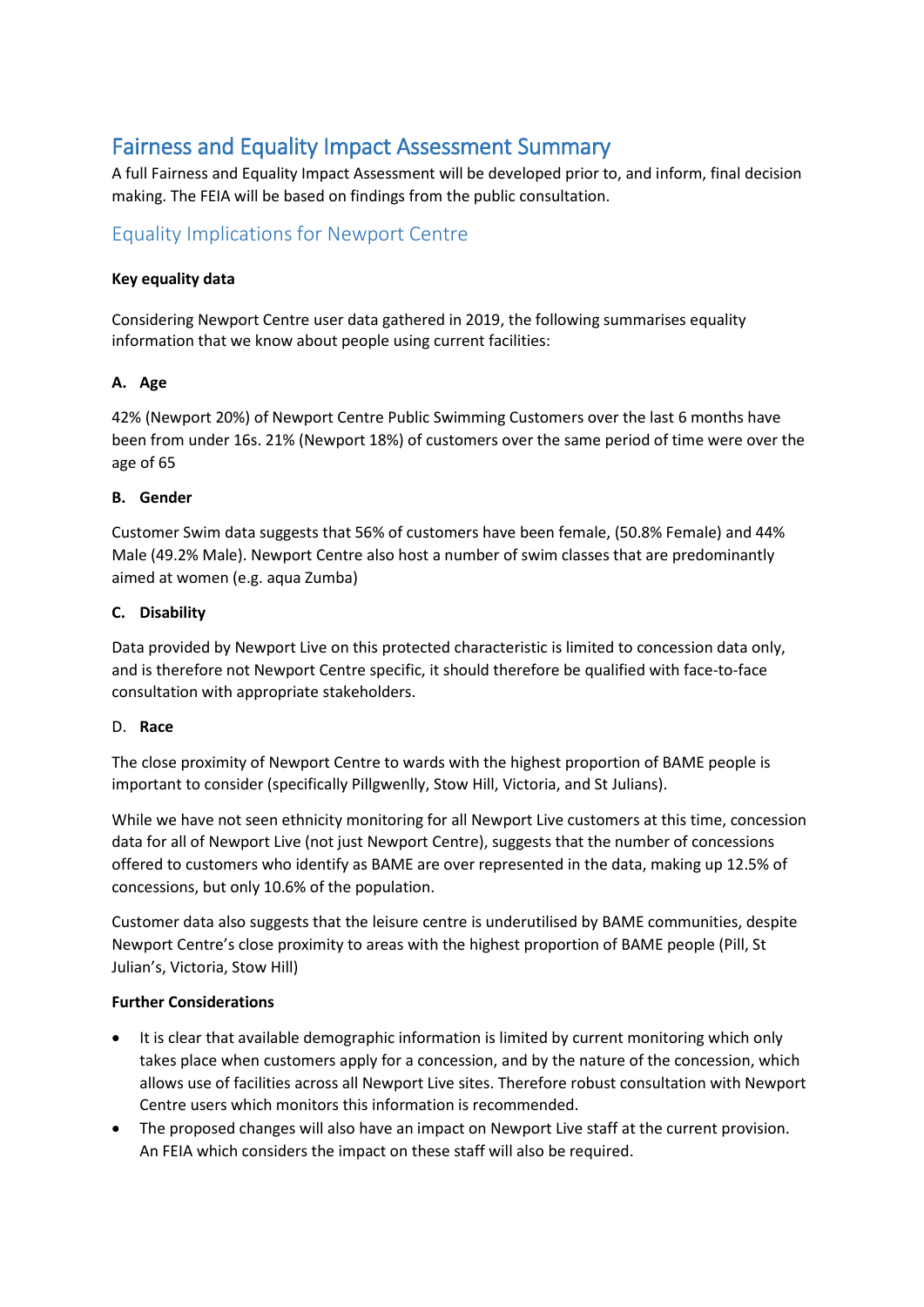- The impact of COVID-19 has further exposed existing structural and social inequalities, some of which are relevant to this proposal, including poorer health and wellbeing levels amongst specific communities (disabled people, older people, LGBTQ+ people and BAME people). Opportunities should be taken throughout the development of this work to maximise the potential for inclusion of these groups.
- Similarly, people living in areas of socio-economic disadvantage which are often close to the city centre – should be actively engaged throughout the process in order to consider opportunities for accessible provision

# Wellbeing of Future Generations Implications

The Wellbeing of Future Generations Act 2015 requires Local Authorities in Wales to meet a 'sustainable development' duty, based on 5 ways of working. With regards to the proposal for the redevelopment of Newport Centre the sustainable development implications are as follows:

### **A. Long Term and Prevention**

The current Newport Centre is more than 35 years old and in need of significant investment. Its building and facilities are out-dated and do not meet modern standards, particularly in relation to accessibility for disabled people.

A modern city centre leisure facility would contribute hugely to regeneration supporting economic growth and job creation, balancing the city centre offer.

The use of the proposed brown-field site will help connect the city centre with the River-side area complementing existing developments like the University City Campus, the Riverfront Theatre and Friars Walk. The facility will also serve the growing visitor economy and increasing city centre residential units.

The proposed location is central and accessible by public transport and active travel route contributing to improved air quality and health benefits. A central location is potentially more accessible to people on lower incomes as they are more likely to be dependent on public transport links.

The investment in a high quality Council/Newport Live facility will sustain affordable access to leisure services for people on lower incomes, particularly in relation to swimming which in the private leisure market is often restricted to expensive membership packages. Newport Live facilities offer discounted membership packages for key equalities groups and people on low incomes.

Participation in sports and leisure has well documented to have preventative health benefits, and can improve physical and mental wellbeing.

### **B. Involvement**

A communications and engagement plan has been developed to ensure local people are involved in developing the proposal. This will include engagement with current users of Newport Centre, residents from surrounding neighbourhoods and relevant equalities groups. The Fairness and Equality Impact Assessment will inform the engagement process and will be developed as the proposal progresses.

#### **C. Integration**